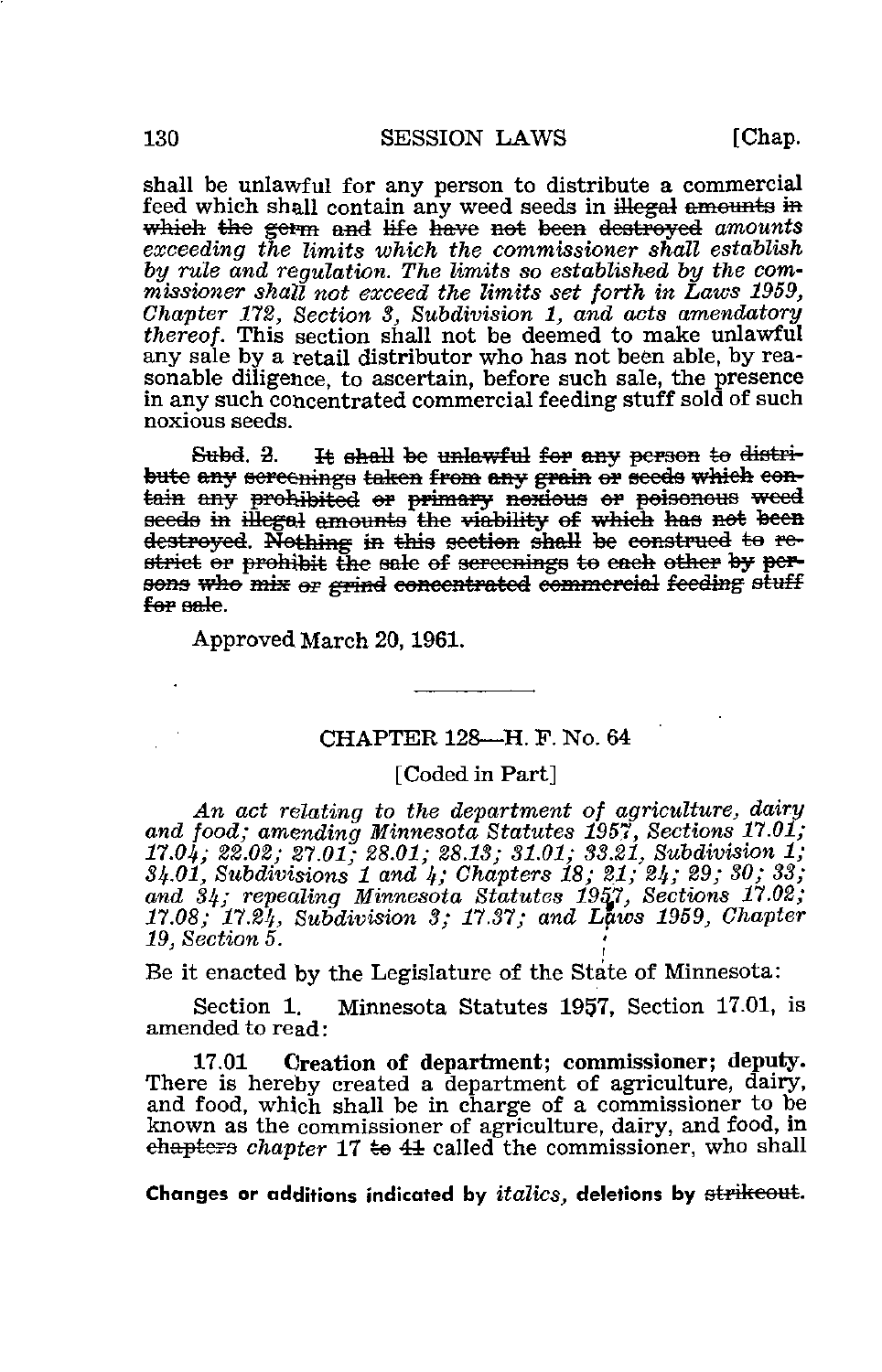be appointed by the governor for the term of four years. Before entering upon the duties of his office, he shall take and subscribe the oath required of state officials and give his bond to the State of Minnesota, to be approved by, and filed with, the secretary of state, for the sum of \$5,000, conditioned for the faithful performance of his duties. He shall be  $pero$ vided with a suitable office and equipment at the seat of government, and have authority to may appoint a deputy who shall be in the unclassified service, and such other assistants, clerks, and employees as occasion may require, and  $f_{xx}$  their compensation.

Sec. 2. Minnesota Statutes 1957, Section 17.04, is amended to read:

17.04 Enforcement of food laws. The commissioner shall cause to be enforced all the provisions of all laws designed to prevent fraud and deception in the manufacture and sale of food and the several ingredients thereof, and shall have authority to take all proper educational measures to foster and promote the manufacture and sale of pure food products. All appointees shall be qualified electors of this state. The commissioner shall be a practical dairyman; the assistant commissioner, chief chemist, chemists, inspectors, all agents and other persons appointed or employed by shall be practical men and specially trained and equipped for their particular lines of work.

Sec. 3. Minnesota Statutes 1957, Chapter 18, is amended by adding a section to read:

[18.011] Definition. Subdivision 1. Except where the context otherwise indicates, for the purposes of Minnesota Statutes, Chapter 18, the terms defined in this section have the meanings given them.

Subd. 2. "Commissioner" means the commissioner of the department of agriculture, dairy, and food.

Sec. 4. Minnesota Statutes 1957, Chapter 21, is amended by adding a section to read:

[21.001] Definition. Subdivision 1. Except where the context otherwise indicates, for the purposes of Minnesota Statutes, Chapter 21, the terms defined in this section have the meanings given them.

Subd. 2. "Commissioner" means the commissioner of the department of agriculture, dairy, and food.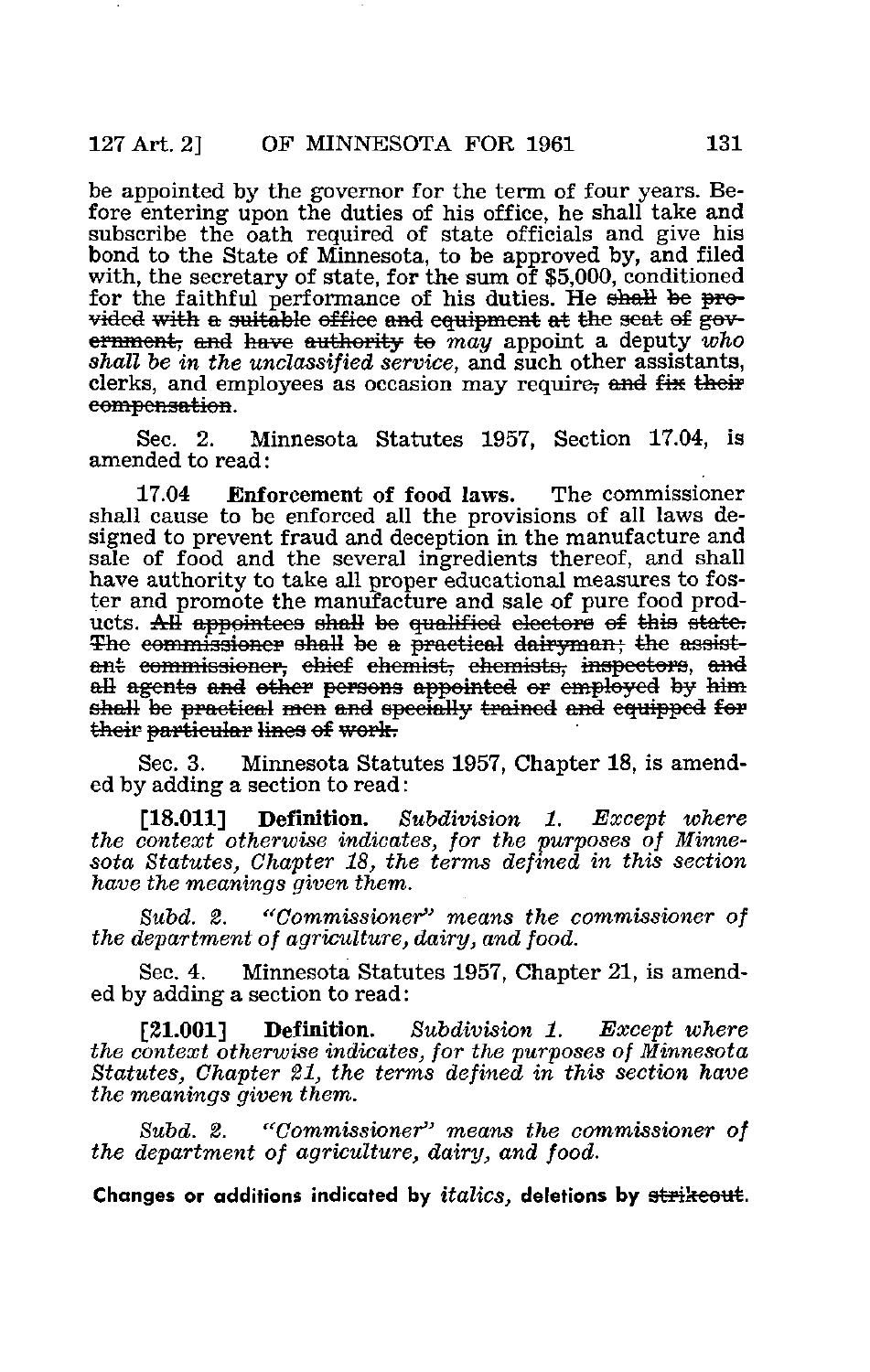Sec. 5. Minnesota Statutes 1957, Section 22.02, Subdivision 1, is amended to read:

22.02 Definitions. Subdivision 1. Terms. For the purposes of this chapter Minnesota Statutes, Sections 22.-02 to  $\ell\bar{2}$ ,  $\ell\bar{2}$ , the terms defined in this section have the meanings aseribed *given* to them.

Sec. 6. Minnesota Statutes 1957, Section 22.02, is amended by adding a subdivision to read:

Subd. 8. The term "Commissioner" means the commissioner of the department of agriculture, dairy, and food.

Sec. 7. [308.901] Commissioner defined. For the purposes of Minnesota Statutes, Sections 22.36 to 22.39, "Compar poses of intrincental statutes, sections 22.50 to 22.50, comagriculture, dairy, and food.

Sec. 8. Minnesota Statutes 1957, Chapter 24, is amended by adding a section to read:

[24.001] **Definition.** Subdivision 1. Except where the context otherwise indicates, for the purposes of Minnesota Statutes, Chapter 24, the terms defined in this section have the meanings given them.

Subd. 2. "Commissioner" means the commissioner of the department of agriculture, dairy, and food.

Sec. 9. Minnesota Statutes 1957, Section 27.01, is amended by adding a subdivision to read:

Subd. 7. "Commissioner" means the commissioner of the department of agriculture, dairy, and food.

Sec. 10. Minnesota Statutes 1957, Section 28.01, is amended by adding a subdivision to read:

Subd. 5. "Commissioner" means the commissioner of the department of agriculture, dairy, and food.

Sec. 11. Minnesota Statutes 1957, Section 28.13, is amended to read:

28.13 Rules and Regulations. In the manner provided by law, the commissioner shall have power, and it shall be his duty, from time to time, to make and publish uniform rules and regulations, not inconsistent with law, to carry out and enforce the provisions of this chapter; which rules and regulations shall be filed in the office of the commissioner,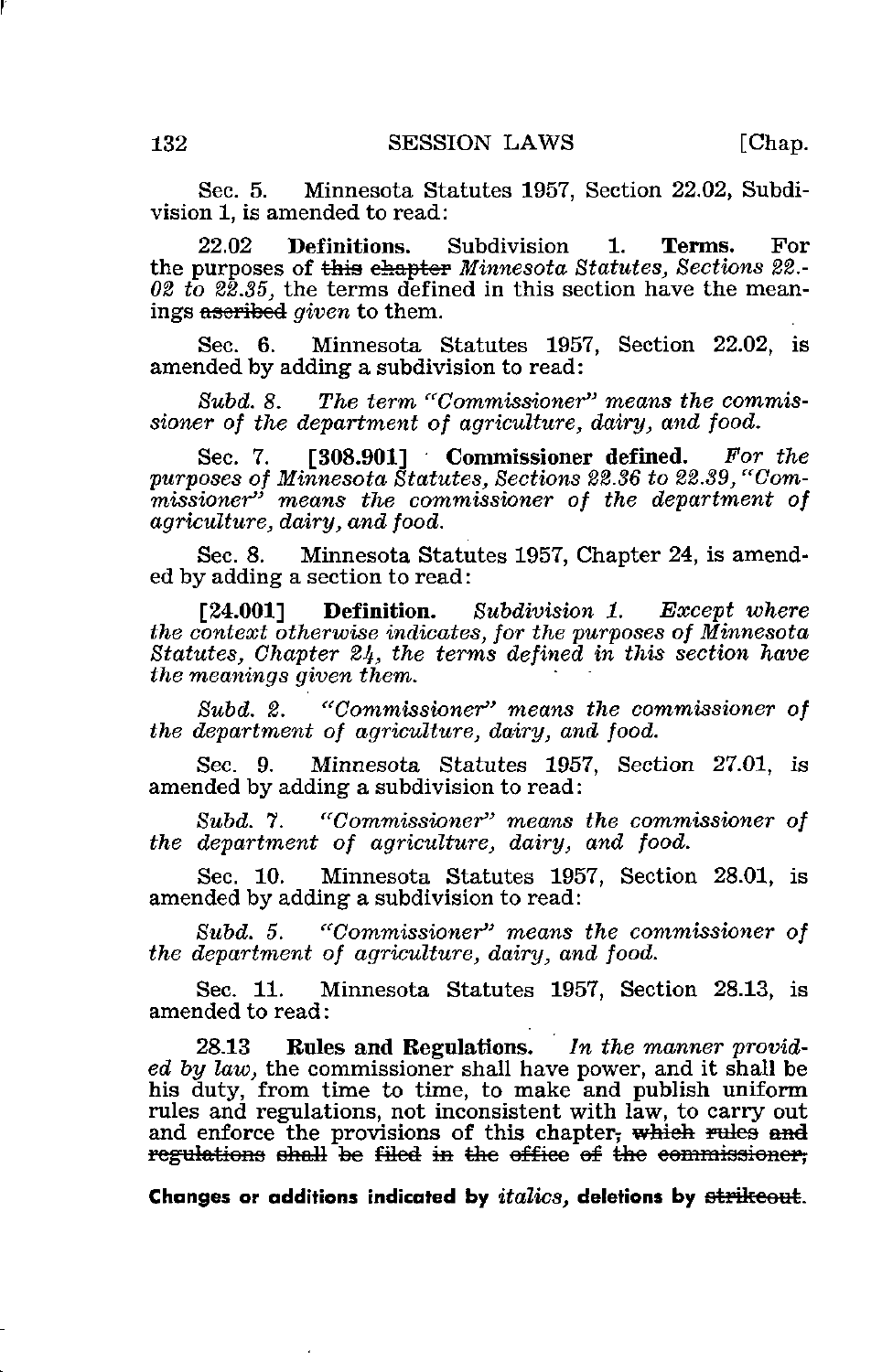and published twice in a legal newspaper of general circulation published at the capitol of the state; and, from and after the tenth day succeeding the date of the last such publication, the rules and regulations shall have the force and effect of law. An affidavit of the publication shall be kept on file in the office of the commissioner. A copy of the rules and regulations, certified by the commissioner, shall be prima facie evidence of the facts therein contained and of the due making and publication of the rules and regulations.

Minnesota Statutes 1957, Chapter 29, is amend-Sec. 12. ed by adding a section to read:

Definition. Subdivision 1. Except where [29.001] the context otherwise indicates, for the purposes of Minnesota Statutes, Chapter 29, the terms defined in this section have the meanings given them.

 $Subd.$  2. Commissioner means the commissioner of the department of agriculture, dairy, and food.

Sec. 13. Minnesota Statutes 1957, Chapter 30, is amended by adding a section to read:

 $130.0011$ Definition. Subdivision 1. Except where the context otherwise indicates, for the purposes of Minnesota Statutes, Chapter 30, the terms defined in this section have the meanings given them.

 $Subd<sub>2</sub>$ . "Commissioner" means the commissioner of the department of Agriculture, dairy, and food.

Sec. 14. Minnesota Statutes 1957, Section 31.01, is amended by adding a subdivision to read:

"Commissioner" means [Subd. 18] Commissioner. the commissioner of the department of agriculture, dairy, and food.

Sec. 15. Minnesota Statutes 1957, Chapter 33, is amended by adding a section to read:

Subdivision 1. [33.0011 Definition. Except where the context otherwise indicates, for the purposes of Minnesota Statutes, Chapter 33, the terms defined in this section have the meanings given them.

"Commissioner" means the commissioner of  $Subd. 2.$ the department of agriculture, dairy, and food.